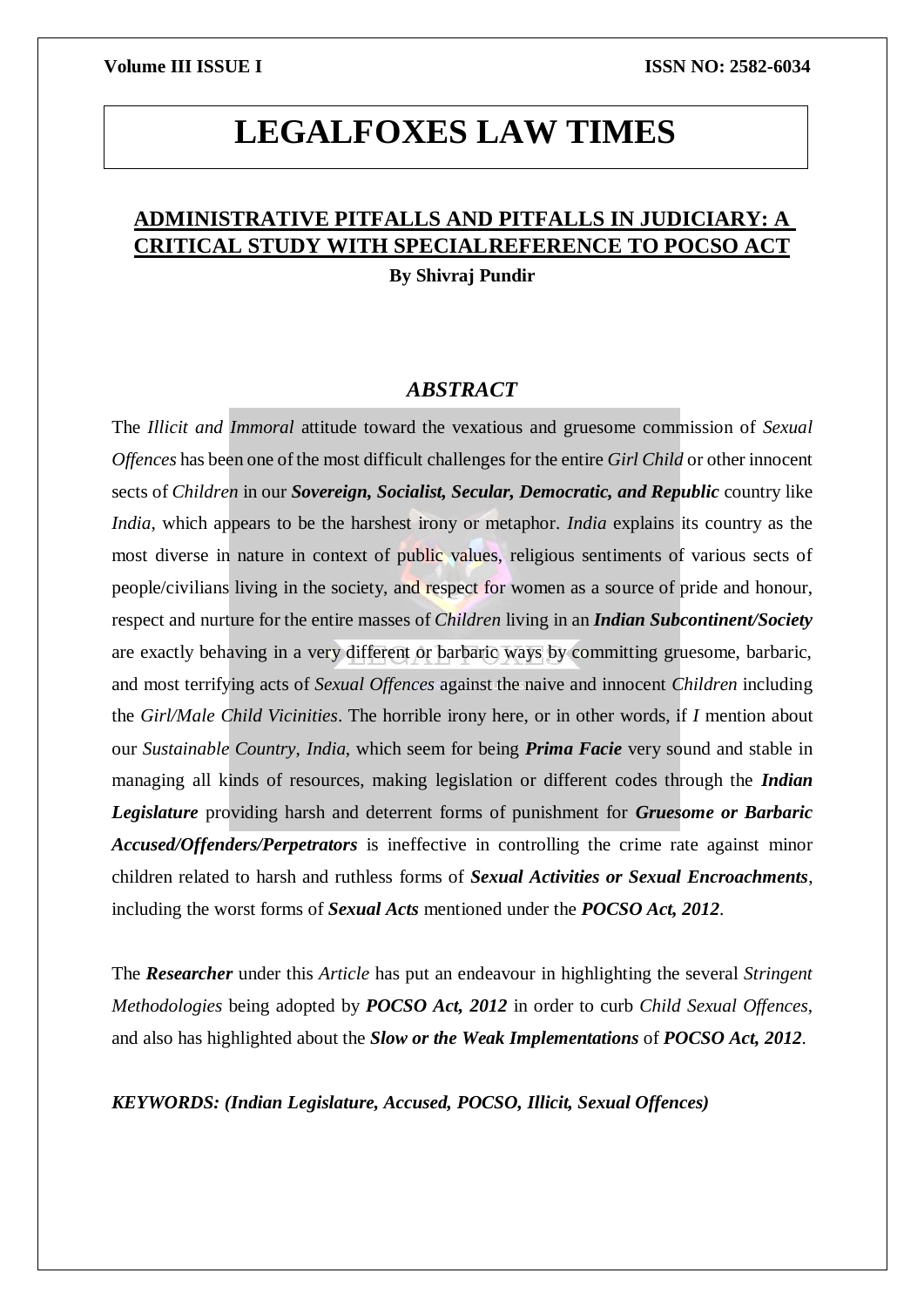### *INTRODUCTION:*

The uncontrollable situation in the past time as well as in the current situation or era has not that much minimised, but yes for sure the change has duly felt by the *Indian Government* with special respect to the *POCSO* implementations which has exclusively formed or framed for the all-round development, nurture, protection and preservation of the *Minor Children* against the peril and catastrophe incidents of *Sexual Encroachments* or in other words the all worst forms of *Sexual Activities* being committed by the *Savage and Barbaric Anti-Mankind* against the **Innocent Minor Child Vicinities**<sup>3</sup>. Our country later became so sensitive and vigilant in making laws for the *Protection of Children Against Sexual Assaults*, and it also demonstrated how it became so sensitive and vigilant for the entire *Minor Children Vicinities* related to the protection and preservation of them against the *Illicit Steps of Sexual Offences*, which has unquestionably decreased or, in other words, the brutal shadow cast by these crimes which was earlier used to be committed by the anti-mankind under the high zone/large aspect has been for the last couple of years got down<sup>4</sup>.

The *Act of POCSO* not just only justifies, imposed a bulky deterrence on the perpetrators, treats a *Minor Victimized Children* in a best and efficient manner, but the mandate is also to minimize the *Crimes pertaining to Sexual Offences* being committed by the *Gruesome Perpetrators* and also simultaneously to report these cases in the *POCSO Court* being established by the *POCSO Act, 2012*.

The mandate is also to cure in a best possible manner the *Crime Rates* relating to *Active Commissions of Sexual Offences* being committed against the *Minor Child Vicinities* who have been facing a high rate of immorality and dreadful victimization which undoubtedly sabotages the dignity, mental confidence and also it diminishes the social value as in respect which a country like *India* entitles these small minor children who must be dreaming when they born actually that they need to achieve something bigger and positive in their respective life one day, and after the commission of such gruesome or gross atrocities of *Sexual Offences*<sup>5</sup>. The hindrance becomes much active in cases of *Minor Child Vicinities* including *Girl and Male Child* which curtails them to do any physical activities, their mental growth literally stops, they prone to disappearances as in they do not prefer to go outside, showing gregarious behaviour to any person even in their family as well, they get themselves totally isolated from everyone.

<sup>3</sup>http[s://www.thenewsminute.com/article/what-pocso-act-and-how-it-used-guide-](http://www.thenewsminute.com/article/what-pocso-act-and-how-it-used-guide-)

<sup>143310#:~:</sup>text=The%20POCSO%20Act%20was%20enacted,can%20be%20committed%20on%20boys. 4 Ibid.

<sup>5</sup>https://legislative.gov.in/actsofparliamentfromtheyear/protection-children-sexual-offences-act-2012.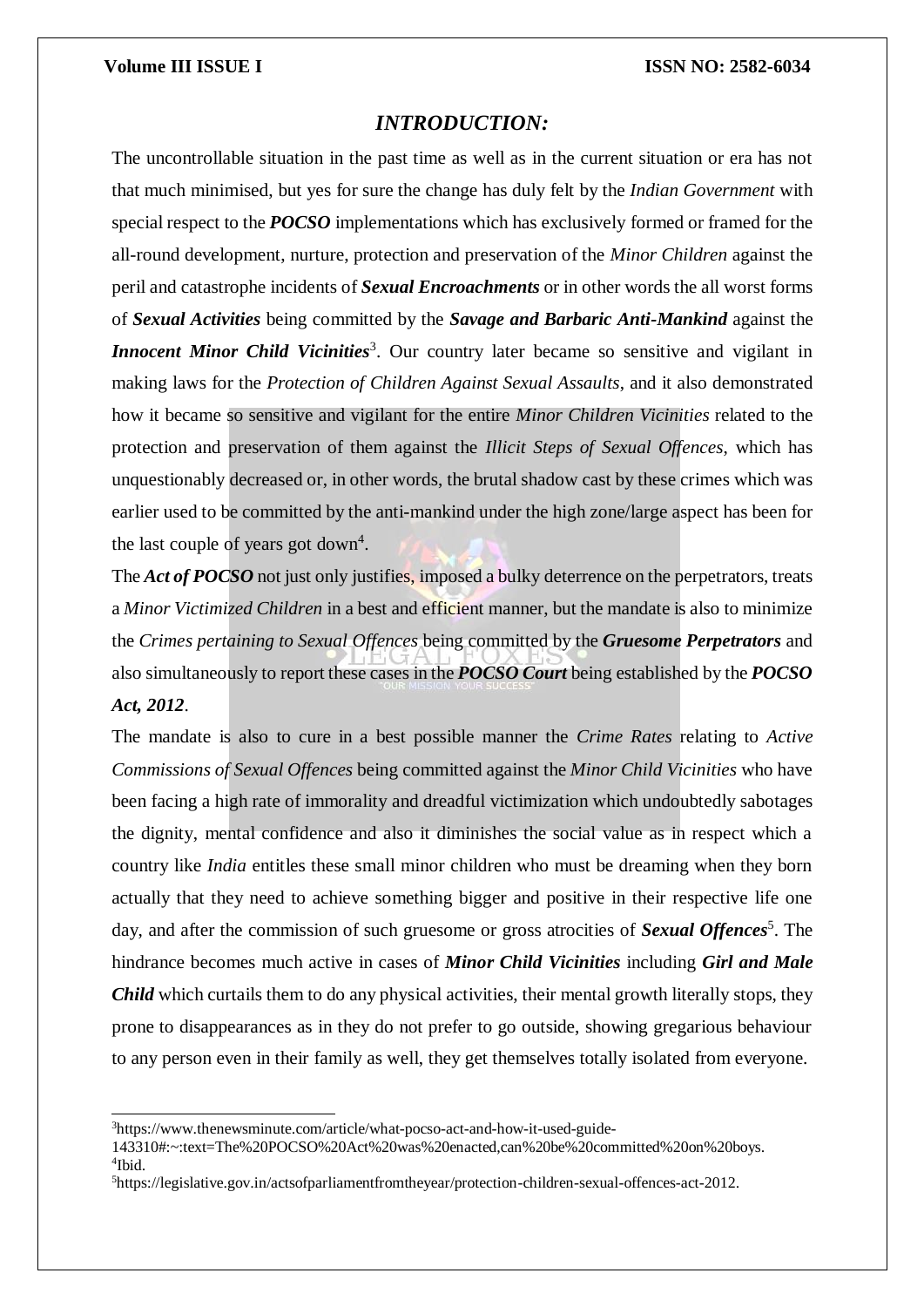The *Act By-Ipso Facto* determines exclusively the greatest preservation of the *Children* against all forms of *Sexual Offences*<sup>6</sup> being committed by the *Anti-Mankind*, i.e., to say the *Court* introduces certain legal benefits for the victims including the *Minor Child Vicinities* including further on *Girl/Male Child* who have deterred or been exposed to the brutal mindsets of certain *Anti-Mankind/Barbaric Personalities of our Indian Society* in an efficient and pragmatic manner<sup>7</sup>.

The *POCSO Act, 2012* was the first Act being formulated by the Indian Legislature to combat the illicit and immoral steps of Sexual Offences being committed by the Savage Mankind against the naive and innocent Minor Child Vicinities including the Girl/Male Child. Under the Act namely the *Protection of Children from Sexual Offences Act, 2012*<sup>8</sup> , *Child* indeed has been given the greatest importance as the meaning of *Child* originates from *Section 2(1)(d)* which says that the *Child* can be best defined as the person who still not completed his eighteen years of age or the person less than eighteen years of age<sup>9</sup>.

The *POCSO* maintained its optimistic and positive endeavours to be the best and played a pivotal role in securing the *Child's Rights* by overall minimizing the pressure from the *Minor Child Vicinities* including the *Male/Girl Child* and threats of *Sexual Offence's* being committed on the large bulk or spectrum by the *Barbaric Mankind*.

LEGAL FOXESS

# *THE DIGNIFIED AND SUSTAINABLE PROTOCOLS OF ARTICLE 21 OF INDIAN CONSTITUTION V. POCSO ACT, 2012: THE EQUAL MANDATE TO COMBAT CHILD ABUSES/MINOR CHILD RAPE.*

The *Indian Constitution* by the virtue of *Article 21* that stands for the *Right to Personal Liberty* which is the bulky consideration being given to the entire persons including the *Child Vicinities* respectively for the sound, dignified, structured, sustainable, and most importantly decent life pattern. In the leading case or the petition filed under the *Hon'ble Supreme Court*, the *Hon'ble Supreme Court* has taken this *Child Abuse* incidents in a very serious manner, as they have prohibited the *Female Genital Mutilation (FGM) in Dawoodi Bohra Community*<sup>10</sup> which according to them sounded the gross violation of *Article 21 of the Indian Constitution*. The

6 Ibid.

<sup>7</sup> Ibid.

<sup>8</sup>https://legislative.gov.in/sites/default/files/The%20Protection%20of%20Children%20from%20Sexual%20Offe nces%20Act%2C%202012\_0.pdf.

<sup>9</sup> Ibid.

<sup>10</sup>http[s://www.newindianexpress.com/nation/2018/jul/30/female-genital-mutilation-violative-of-constitutional](http://www.newindianexpress.com/nation/2018/jul/30/female-genital-mutilation-violative-of-constitutional-)rights-supreme-court-1850779.html.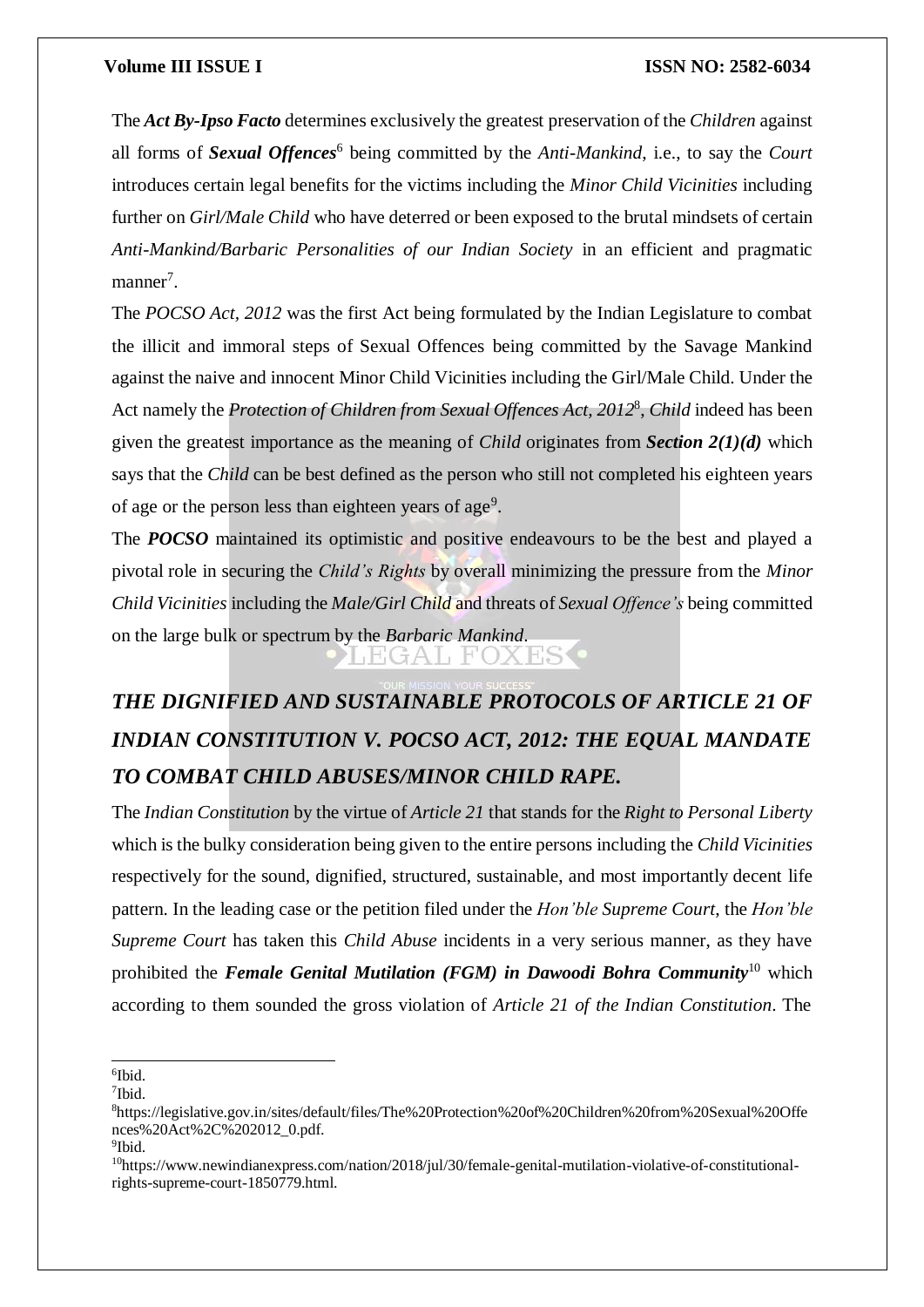rationale behind the judgement has been quite logical pertaining to the *Preservation of the Child's Interest*, as the *Shameful and Barbaric Offence of Female Genital Mutilation* which has been *Prima Facie* punishable under both *Indian Penal Code, 1860 (IPC)* and the *POCSO Act, 2012* which stands as the *Protection of Children from Sexual Offences Act, 2012*.

The *Indian Constitution* by the virtue of *Article 21 i.e. Right to Personal Liberty* is always in consonance with the *POCSO Act, 2012*, as the former *Article* also pre-supposes that every *Child* living under the *Indian Society/Subcontinent* must be sustainable, secured, having a dignified pattern of life, non-exposed to any sorts or forms of *Violence's, Abuses, Criminal Exploitations* including *Minor Child Rapes, Aggravated forms of Sexual Assaults* being committed against the *Minor Child Victims, Penetrative Sexual Assaults, Child or the Minor Innocent Children being used as an Object for Pornographic Purposes, Sexual Harassments being faced by the Minor Children* including the *Girl/Male Child* which the *POCSO Act, 2012* broadly covers them under the strict sense as they having the *Deterred Forms of Punishments* against each of such *Sexual Attacks* being committed by the *Hardcore/Barbaric Child Perpetrator's*<sup>11</sup> .

# *THE EFFECTS AND GROSS VICTIMIZATION OF NAIVE AND INNOCENT MINOR CHILD MASSES BEFORE COMMENCEMENT OF POCSO ACT, 2012/THE EFFECTS OF SEXUAL OFFENCES ON MINOR CHILD VICINITIES.*

The deduced trauma or the reduction of the mental capacity pertaining to the *Child Vicinities/Victims of Sexual Offences* specially pertaining or relating to the *Minor Child* including *Girl Child/Male Child* are the conclusive witnesses or the real survivors of the *Illicit/Immoral Attacks of Sexual Exploitations* which have for the last couple of years has indeed or undoubtedly sabotaged their respective lives, disrupted the sustainable pattern of living of them, made them felt the *Real Isolation*, several *Deaths* has also been accounted<sup>12</sup>.

Thereby, the things have been drastically changed and the *Minor Child Vicinities* are not at all safe in our *Indian Subcontinent/Indian Society* irrespective of having so many *Criminal Laws* including *Indian Penal Code, 1860* and the *Protection of Children from Sexual Offences Act,*

 $11$ Ibid.

<sup>12</sup>http[s://www.i](http://www.inspq.qc.ca/en/sexual-assault/understanding-sexual-assault/consequences)n[spq.qc.ca/en/sexual-assault/understanding-sexual-assault/consequences.](http://www.inspq.qc.ca/en/sexual-assault/understanding-sexual-assault/consequences)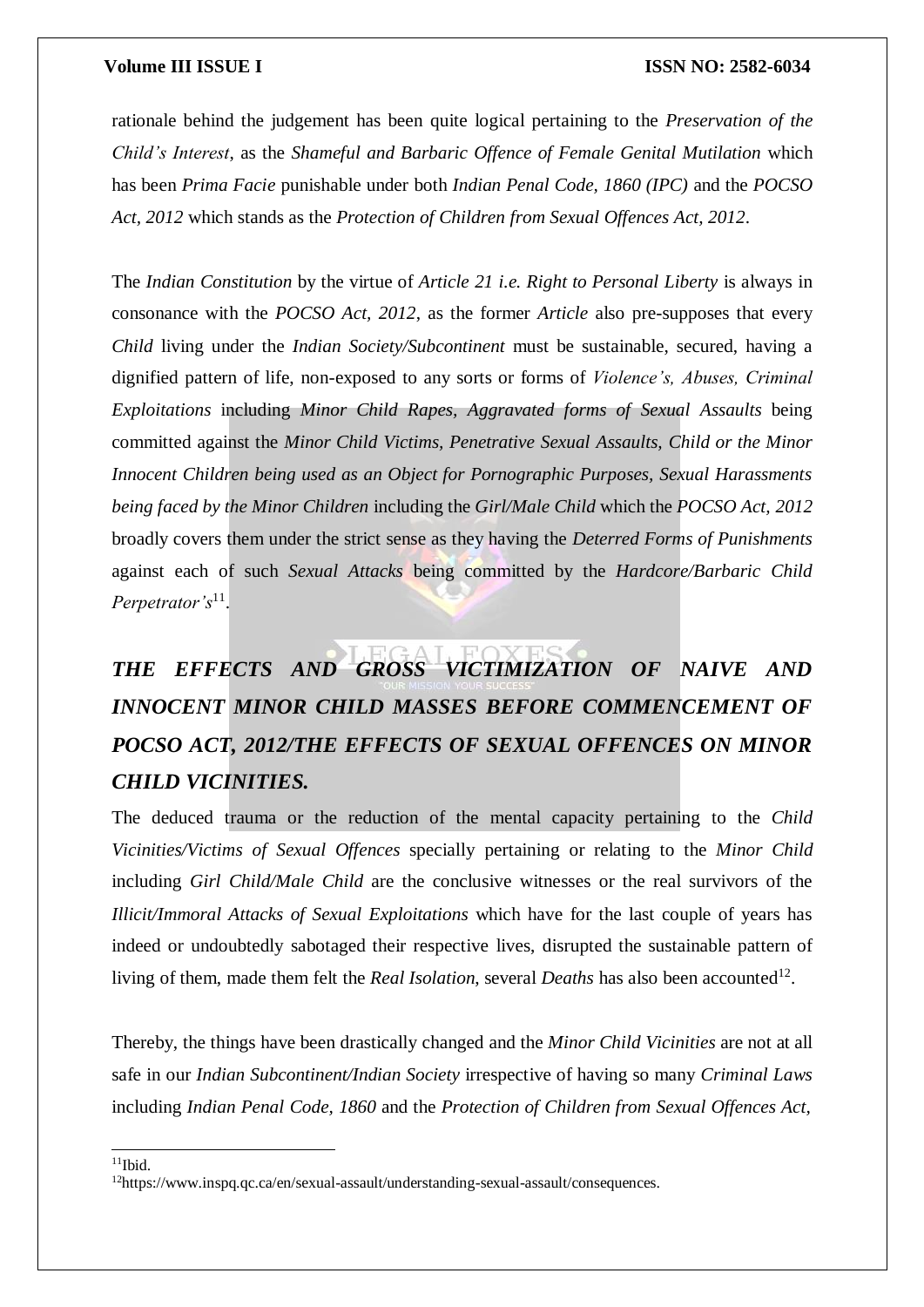*2012 or the POCSO Act, 2012*. The harsh irony is once the *Minor Children* are being trapped or being exposed to the *Illicit Intents of Sexual Offences*, then the after effect of it will be felt for a longer period time even during the time of their marriage, parenthood, above their respective phases of *Childhood* or the early *Adulthood*, as the *Physiological Imbalances* have once actually occurred or they been affected by such a *Social Curse* in form of the *Brutal Commission of the Sexual Offences* being committed by the *Hardcore Offenders/Barbaric Child Perpetrator's*<sup>13</sup> .

The gross irony has already been revealed by majority of the persons/civilians living in our *Indian Society*, the different *Criminal Agencies, the Police Authorities, the Hon'ble Courts of India* that under the ambit of the *Commission of Sexual Offences* or the worst forms of *Child Rape/Abuses*, most or majority of the *Offences* have been committed by someone own of the *Victims* including the *Girl/Male Child*. The sufferers are generally exploited or in other words rather, gets *Sexually Exploited*<sup>14</sup> by their own relatives namely: *Victim's Uncle, Victim's Family Member Belongings*, who in the lieu of pampering and adoring the *Minor Children*, commits *Brutal Child Rape, Committing Aggravated Sexual Assaults, Forced Physical Intercourses, Using or Hiring Children or the Innocent Minor Children for the Immoral Purposes of Pornographic Acts*, which undoubtedly sabotages the *Mental Confidence, Destruction of Physiological Imbalances, the overall Emotional, Physical and Sexual Abuses* being committed by the *Hardcore Offenders/Barbaric Child Perpetrator's* against the naive, amiable, and wonderful creation of *God*, *India's* most *Optimistic* and *Valuable Assets* by the name of *'Innocent Minor Children'*, who takes birth to perform or achieve something most concrete and grand in their life by getting the best structured education and other fruitful benefits in order to equipped themselves as *Distinct and Sound*, and also to equipped them in such a best and efficient manner to get themselves *Optimistically Wholesome and Sustainable*, so that they get easily competed to different *Respectable, Scholar and Eminent Personalities* in their upcoming life and not to get inculcated in such a dirty, unsound and unsustainable, immoral and pathetic *Crimes of Sexual Assaults* and other *Immoral Offences of Child Abuses/Child Rapes*.

 $13$ Ibid.

<sup>14</sup>[http://tnsja.tn.gov.in/article/Offence%20relat%20Women%20PSJ.pdf.](http://tnsja.tn.gov.in/article/Offence%20relat%20Women%20PSJ.pdf)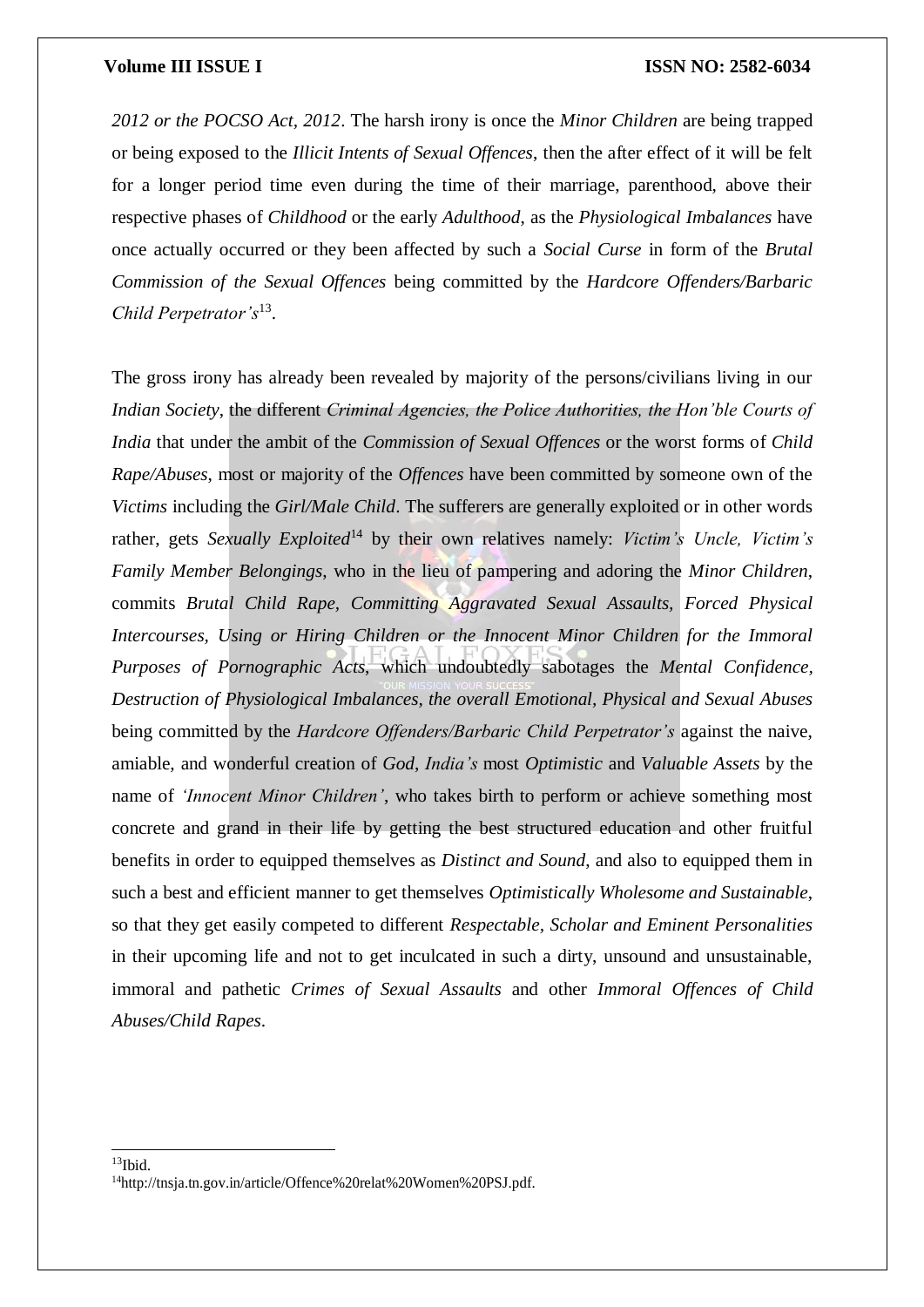## *POCSO ACT, 2012 v. THE UNIVERSAL MANDATE*<sup>15</sup> *OF INTERNATIONAL SUBCONTINENT TO NURTURE AND PRESERVE THE MINOR CHILD VICINITIES AGAINST GRUESOME OFFENCES OF CHILD RAPE/SEXUAL OFFENCES.*

The cooperation for the protection of *Children* from the worst and barbaric forms of *Sexual Abuses* or rather the *Illicit Child Rapes*, has not only been felt on the part of the *Indian Origin* or the *Subcontinent*, but the *International Organization*<sup>16</sup> too has duly participated and positively endeavoured for a grand success and effective minimization from the tip to the toe, in order to nurture and preserve the *Basic Child Rights* and also in adhering the quality procedures or codes to further stop or restrict the *Malice Intent of the Hardcore Offenders* committing *Gruesome Crimes of Sexual Exploitations/Assaults* against the *Naive and Innocent Minor Children* on the large spectrum. The main cooperation's and endeavours done for the all-round development of the *Child Sustainability's* from both the ends of *International Codes*<sup>17</sup> and *Indian Statutes/Laws* are classified or duly mentioned below:

- Under *Section 3 of Sexual Offences Act (United Kingdom), 2003*<sup>18</sup>, this law also symbolizes and the mandate is for the all-round *Child Protection from Sexual Acts*, as the Act name *Prima Facie* suggests the same, thereby, if any *Minor Children* is wearing *Clothes* or any kind of other *Outfits*, and some *Brutal or Malice Intent Offender*, even dares to touch her *Clothes* only, then that person shall be held liable for the *Commission of Illicit Act of Sexual Voyeurism/Sexual Offence* under the above-mentioned *Section 3 of the Sexual Offences Act (United Kingdom), 2003*, this particular statement has been duly held in the case of *Regina v H*<sup>19</sup> .
- The need for the safety and protection of the *Minor Children* from all kinds of *Sexual Abuses* are even duly felt at *Scotland*, where they punishes the *Offender* in the hardest and stringent forms of *Penal Hardships*, under *Section 20 of the Sexual Offences (Scotland) Act, 2009* where they clearly mandated or directed, that any *Offender* if dares to commit any *Sexual Act against the Minor Children*, even if they commits or supposes or attempts to commit *Bodily Contact, Physical Contact* with the mindset of

<sup>15</sup>http[s://www.downtoearth.org.in/blog/health/sexual-assault-under-pocso-act-a-child-rights-perspective-76233.](http://www.downtoearth.org.in/blog/health/sexual-assault-under-pocso-act-a-child-rights-perspective-76233) <sup>16</sup>Ibid.

 $17$ Ibid.

<sup>18</sup>Supra Note 13.

<sup>19</sup>Supra Note 13.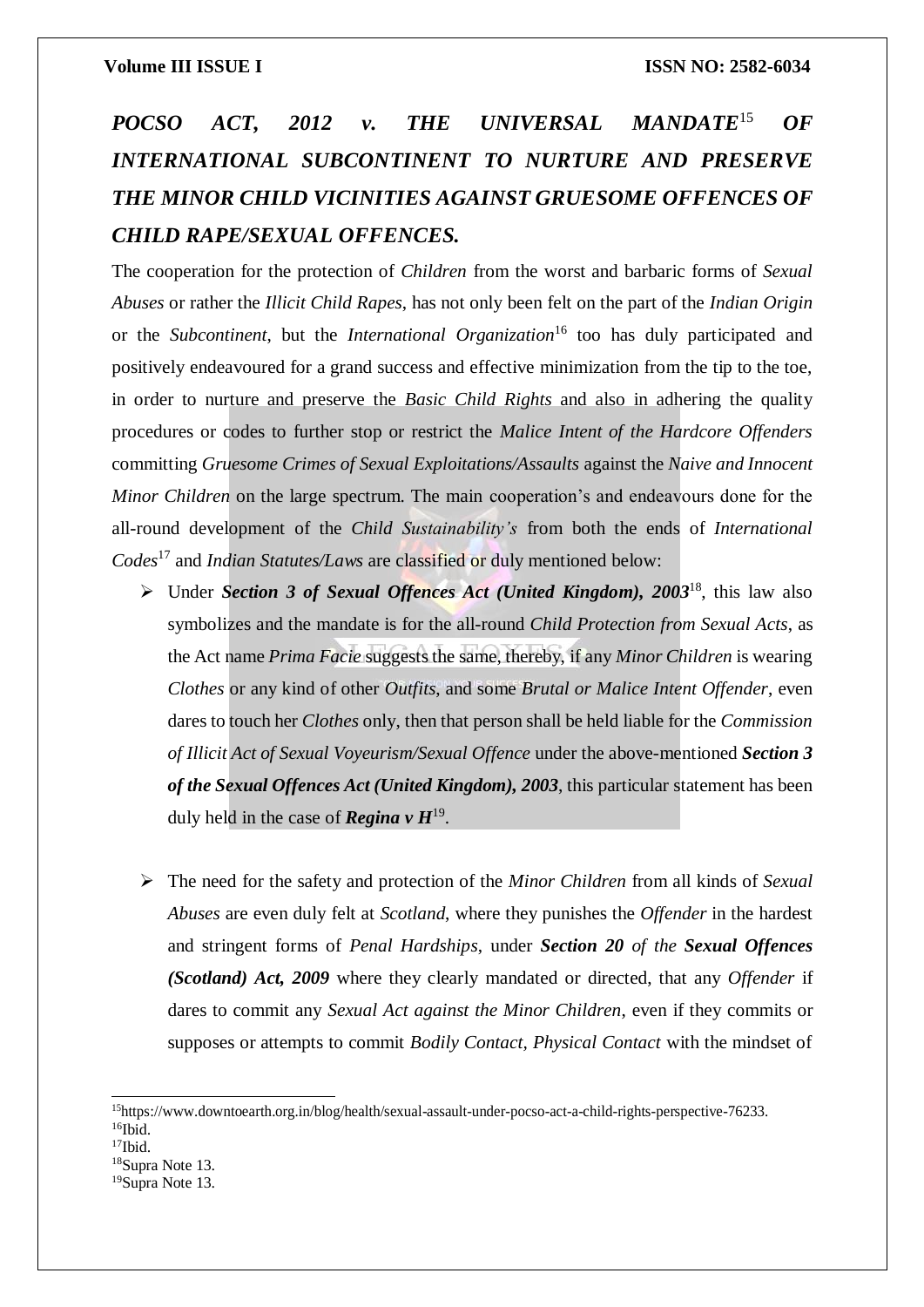committing *Criminal or Forced Intercourses*, then that *Gruesome Offender* shall be booked under *Section 20* of the above-mentioned *Act* namely the *Sexual Offences (Scotland) Act, 2009*. The rationale behind making or formulating this specific Act, is to secure the *Personal Life and Dignity of the Minor Children*.

 The *Child Safety*<sup>20</sup> really seems to be the *Paramount Consideration* of each *Country*, *State* or *Subcontinent* not in only in respect with the all-round protection of the *Minor Child* from *Worst Abuses of Sexual Encounters* committed by the *Child Perpetrator's* but also to reinstate or enforces their respective *Child Rights* in the each *Country's Court of Law*, whether it may be the *Hon'ble Supreme Court of India* or the *Hon'ble High Courts* of different *States* in *India* or the *Federal or Supreme Court* of different *Countries* of the *World*.

Thereby, under the *Criminal Law* specially made for the *Children Protection* and preservation from the *Sexual Abuses* in the *State of California*, under the renowned *Act* namely the *Child Abuse and Neglect Reporting Act* where the mandate of the *US State* is to protect and prevent each and every *Minor Child Vicinities* from getting exposed to the *Violent Atrocities of Child Abuses* which may include the high rate commission of *Minor's Rape, Minor's Assaults, Minor's Sexual Harassment*, and so on in the row.

 The violence against the *Children* or the entire *Minor Child Vicinities* has been the serious concern worldwide and also for our *Indian Origin*, as we have *Laws* for the same, in actual, *India* is having two of the main *Laws* whose main mandate is to fight against each *Child Exploitations* or other *Worst forms of Child Abuses*, they are namely *The Protection of Children from Sexual Offences Act, 2012* or the *POCSO Act, 2012* and the *Indian Penal Code, 1860* or the *IPC, 1860*.

The irony is despite having the two main *Strict Protocols/Acts/Codes*, *India* has been reporting the high and large magnitude of *Minor Rape Cases in 2017*<sup>21</sup> *and 2018* irrespective of having with us the *Pragmatic and Specific Child Protection Laws* like *POCSO Act, 2012*, according to the *NCRB (National Crime Records Bureau)*, this what *India* needs to control the *Sexual Offences Cases* pertaining to the *Minor Children*

<sup>20</sup>Supra Note 13.

<sup>21</sup>http[s://www.downtoearth.org.in/blog/health/sexual-assault-under-pocso-act-a-child-rights-perspective-76233.](http://www.downtoearth.org.in/blog/health/sexual-assault-under-pocso-act-a-child-rights-perspective-76233)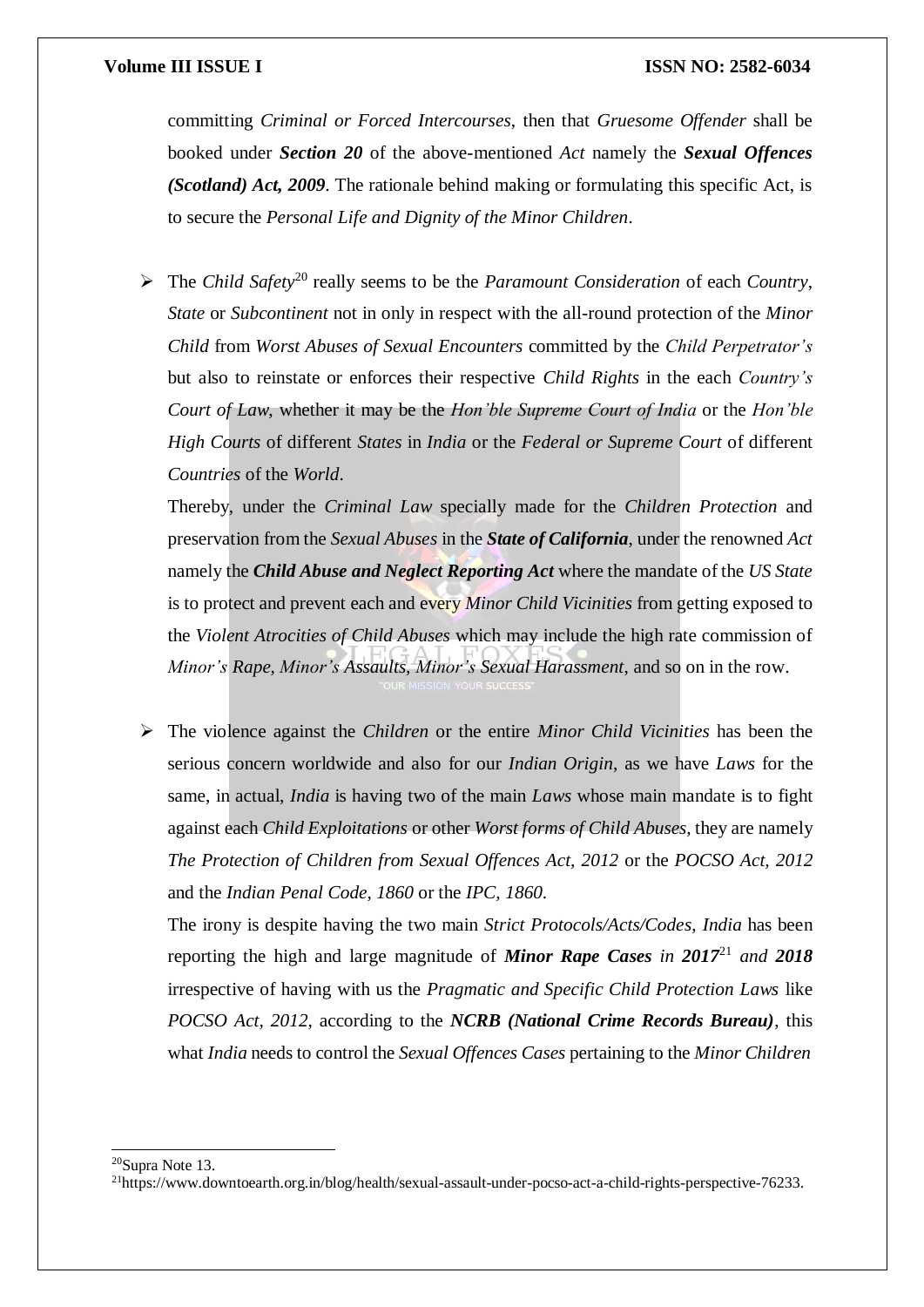and brings back the efficient and streamline or smooth implementations of the abovementioned Acts of both *POCSO Act, 2012* and *Indian Penal Code, 1860*.

The upcoming *Chapters of this Dissertation* are only about to deal with the *Administrative and Judicial Downfalls/Pitfalls/Loopholes* while framing the *POCSO Act, 2012* as how to make this *Act* more reliable and smoother in relation to the *Child Safety and Protection* of them from the *Sexual Offences*.

Every coin is having the two sides, namely, *Heads and Tails*, similarly every *Act* being drafted or formulated or made by the *Indian Legislature* or the *Law-making Authorities*, are not that perfect, at least in some or in fact in most of the provisions, we find it to be quite *Robust* instead of *Flexible Provisions* which are highly in demand in today's era, as *Law is flexible*, so the *Legal Provisions, Prima Facie* has to be easily amendable, easy to modify or to reform it.

## *THE NEED TO HAVE MORE FRUITFUL IMPLEMENTATION FOR POCSO ACT, 2012*

The need has been felt for a past couple of years were India, *Civilians* living within the *Indian Subcontinent/Society*, the entire *Society*, which condemned that the *POCSO Act, 2012*<sup>22</sup> is not at all the even, proportionate, and balanced *Law* for the all-round protection of the *Minor Children from the Gross Forms of Sexual Abuses/Sexual Assaults*<sup>23</sup> . The lack of the *Legislative Intent* which had seen by majority of the *Viewers, Indian Legislative Authorities, Indian Civilians* living within the *Indian Societies*, are getting the pragmatic situations very weird and imbalanced as after the *Criminal Amendment of 2013* also, the *Child Rape Cases* are not getting subsided or minimized as side wise we have also the *POCSO Act, 2012*, who looks specifically the matters pertaining to the *Child Sexual Abuses* including the *Girl or Male Child*. This is the setback irony for our *Indian Government* who undoubtedly made *Laws* for the all-round protection and sound development of an entire *Child/Minor Child Vicinities* but the rate of implementation is very slow or not as per the plan being set or made by the *Indian Legislature* for the *Active or Stringent Combat* against the *Sexual Offenders*.

The *Rules* are indeed framed or codified but on the *Open Books of Law* only, or the foundation of the *POCSO Act, 2012* and its respective rules and procedures are only marked in the *Rule-*

 $^{22}$ http[s://www.thehindu.com/opinion/op-ed/strong-provisions-weak-implementation/article5470778.ece.](http://www.thehindu.com/opinion/op-ed/strong-provisions-weak-implementation/article5470778.ece)  $23$ Ibid.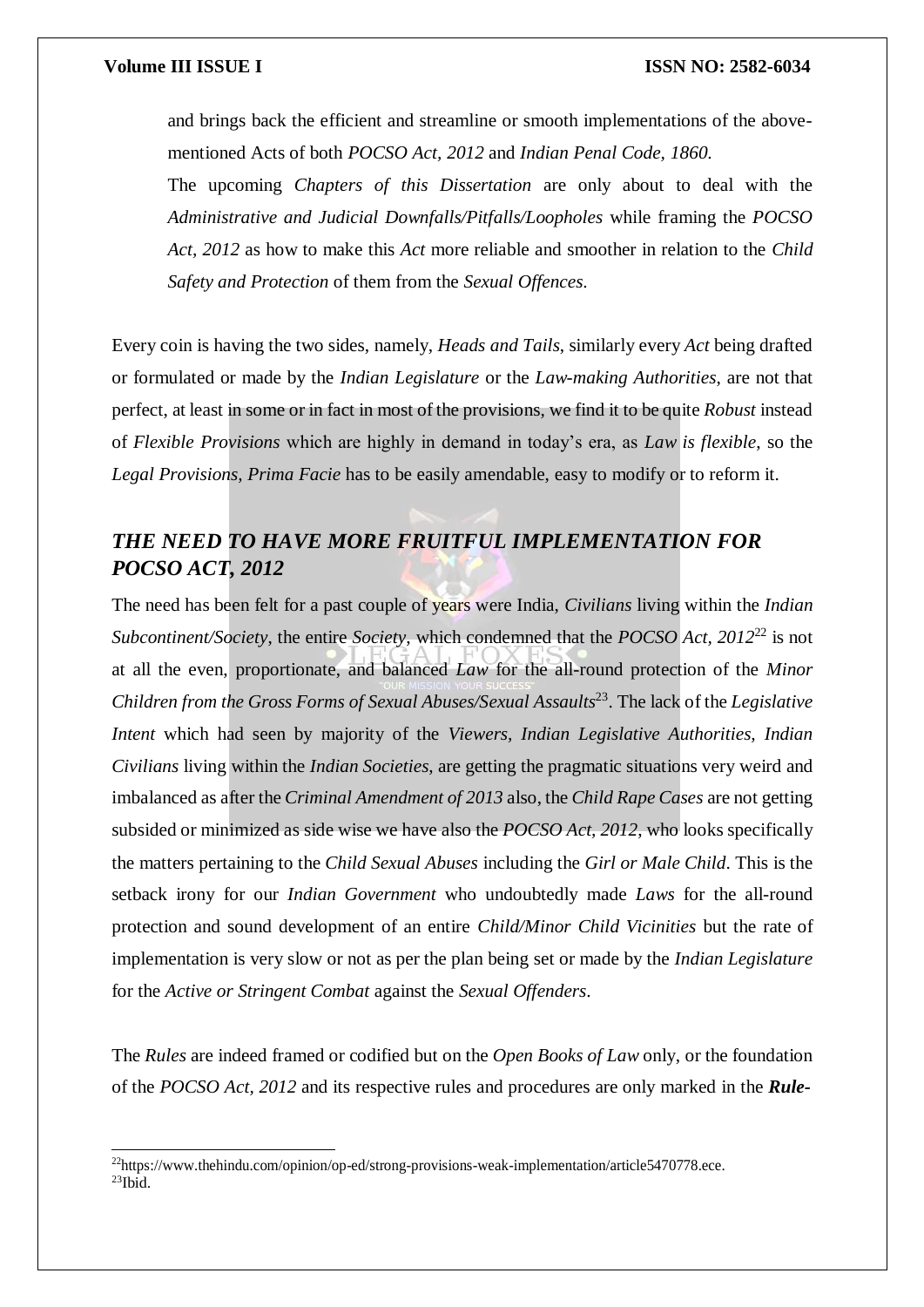**Book** but the rate of compliance of it is indeed not running or having a streamlined flow, as having the *POCSO Act, 2012* also, the *Child's* are being *Illicitly Trapped forthe Hunt of Violent and Gruesome Offences of Sexual Assaults, Forced Sexual Intercourses with the Minor Children, The Trap of Sexual Exploitations*<sup>24</sup> *for using the Minor Children as an Object of Pornographic*<sup>25</sup> *Exposures and Mediums* which sabotaged the *Life and Sustainable Pattern of Living of the Entire Minor Child Vicinities*.

## *THE INEFFICACIES UNDER POCSO ACT, 2012*<sup>26</sup> *V. THE INDISPENSABLE NEED FOR CURBING SEXUAL OFFENCES IN BEST AND EFFICIENT MANNER.*

The success of the formation of the *POCSO Act, 2012*<sup>27</sup> for the *Gross Protection of Children* from *Sexual Offences* was indeed for the short time period, as it received a huge amount of unsatisfaction and non-compliance, which not exactly as mandated or planned by the Indian Legislature won the appraisals of the Civilians/Citizens of the Indian Society at large. The several ambits or the loopholes which made this Act, a non-appraised or suppressed Act for curbing or preventing Child Sexual Abuses matters in the Indian Subcontinent, and they are:

 $\triangleright$  The *First Pitfall* is in concern with the *'Investigation Efficacy*<sup>28</sup>' pertaining to the Child Abuses or the Child Sexual Offences. The police authorities are unable to Investigate properly into the matters of Child Sexual Abuses as they are not that much equipped in collecting the Evidences or the Proper Evidences through a Proper or Efficient Medium of Collection which made the case *Prima Facie Diluted*<sup>29</sup>.

Thereby, due to *Lack of Proper Evidences* which the Prosecution has to prove it in the *Hon'ble Court of Law*, the *Hardcore Offender/Child Perpetrator's* gets an *Irrational Acquittal*, and through this pronouncement of the judgement delivered by the *Hon'ble Judges*, the *Victims orthe Minor's Child Vicinities* who got exposed to the *Savage Form*

<sup>&</sup>lt;sup>24</sup>http[s://www.thehindu.com/opinion/op-ed/strong-provisions-weak-implementation/article5470778.ece.](http://www.thehindu.com/opinion/op-ed/strong-provisions-weak-implementation/article5470778.ece)  $25$ Ibid.

<sup>26</sup>https://blogs.lse.ac.uk/southasia/2015/12/18/reviewing-indias-protection-of-children-from-sexual-offences-actthree-years-

on/#:~:text=The%20POCSO%20Act%20was%20enacted,malpractices%20and%20outdated%20legal%20proce edings.

 $^{27}$ Ibid.

<sup>28</sup>https://blogs.lse.ac.uk/southasia/2015/12/18/reviewing-indias-protection-of-children-from-sexual-offences-actthree-years-

on/#:~:text=The%20POCSO%20Act%20was%20enacted,malpractices%20and%20outdated%20legal%20proce edings.

 $^{29}$ Ibid.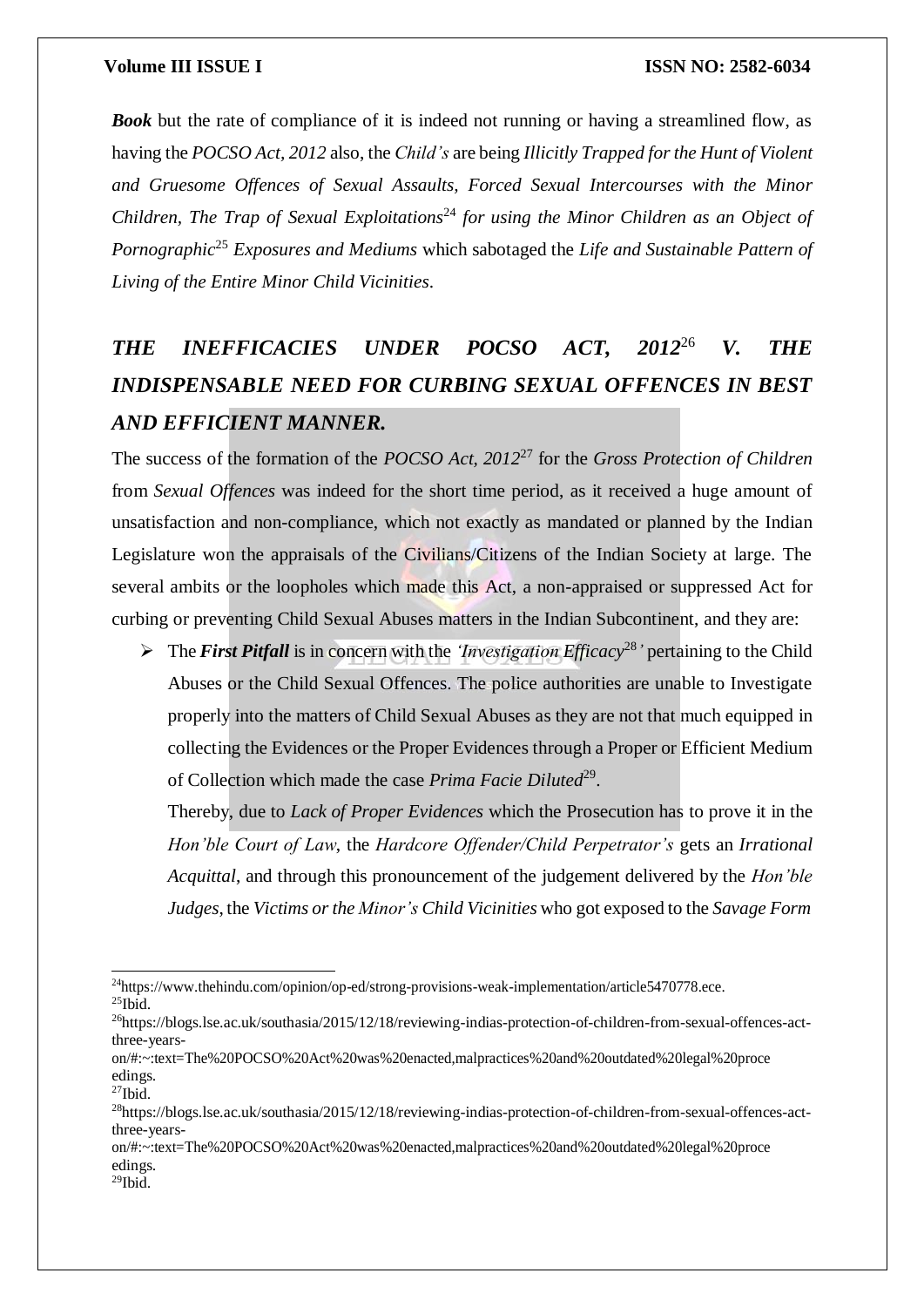*of Child Rapes or the Child Sexual Offences* gets an *Zero Justice* and their respective *Child Rights* become just being avoided or thrashed up by the *Hon'ble Courts*. This is yet another *Imbalance of our Indian Justice System*<sup>30</sup> .

 The *Second Pitfall*<sup>31</sup> in the making of this *POCSO Act, 2012* or in the other words, if I say or mention i.e., the *Legislative Intent* wasto make this *Act* favourable and benefitted for the Minor Children against the *Violent forms of Sexual Offences*, but the Executives or the Administration has not at all made it worth appreciable.

The *Second Pitfall*<sup>32</sup> is related to the *'Delay in the Lodging Process of F.I.R. (First Information Report)*<sup>33</sup> under *Section 151 of the CrPC, 1973*, i.e., *The Code of Criminal Procedure, 1973*. The *Crime of Sexual Offences* gets committed against the *Minor Children*, but as soon they go to their respective *Local Police Station*, their initiatives of lodging *F.I.R*<sup>34</sup> against the *Child Perpetrator/Accused/Offender* gets delayed in lodging or getting delayed by the *Police Authorities* for lodging their respective *Complaints of Sexual Offences/Sexual Assaults Cases*. This is the worst form of lacuna under or beneath the *POCSO Act, 2012*, which *'Ipso Facto'* weakens the *'Base or the Foundation of POCSO Act, 2012*'.

 The *Third Pitfall*<sup>35</sup> is even more practical which been not all followed in the *Indian Subcontinent* or even at the *Indian Statutes* and neither they have that due or perfect law in order to help the *Police Authorities* for the *Corroboration of Evidences* against the *Habitual Offender's/Child Perpetrator's* for the overall *Commission of the Sexual Abuses/Sexual Acts* against the *Minor Children Vicinities*.

Actually, the *Third Pitfall*<sup>36</sup> is related to the *'Lack of Forensic Evidences Mechanics*<sup>37</sup> *'* or the *'Tools for Forensic Evidences Instruments'* which if it would have been present in our *Indian Legal Statutes*, then most of the *Child Abuses Cases* would have been solved so efficiently and easily by the *Indian Police Administration*.

 $\rm{^{30}Ibid.}$ 

<sup>31</sup>Supra Note 24.

<sup>32</sup>Supra Note 24.

<sup>33</sup>Supra Note 24.

<sup>34</sup>Supra Note 24.

<sup>&</sup>lt;sup>35</sup>Supra Note 24.

<sup>36</sup>Supra Note 24.

<sup>37</sup>https://blogs.lse.ac.uk/southasia/2015/12/18/reviewing-indias-protection-of-children-from-sexual-offences-actthree-years-

on/#:~:text=The%20POCSO%20Act%20was%20enacted,malpractices%20and%20outdated%20legal%20proce edings.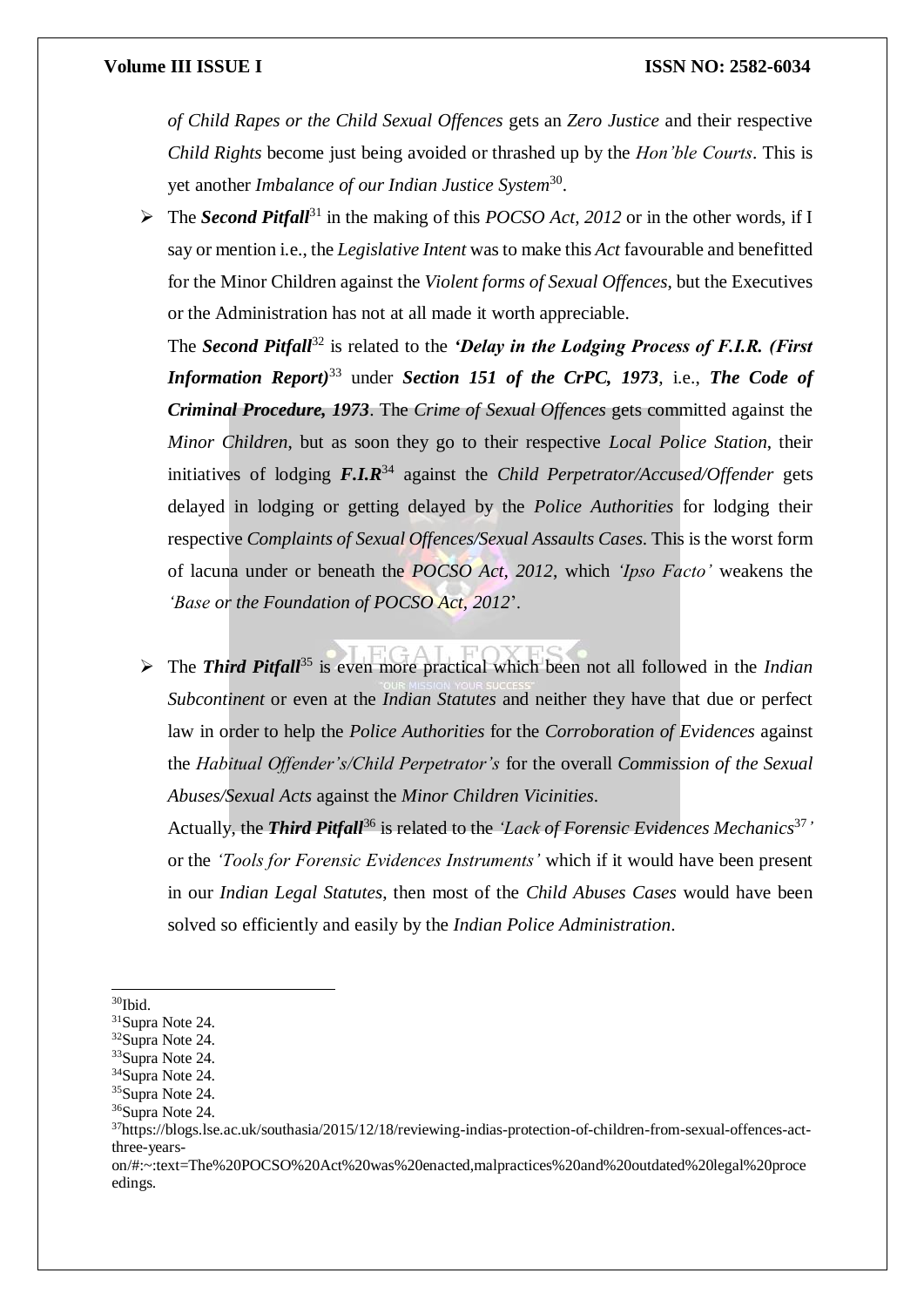There is also the lack of awareness among the *Indian Police Authorities* who are less equipped with the *Mechanics of Forensics Instruments*<sup>38</sup> which made them really helpless when any *High-Profile Cases* related to *Sexual Assaults of Minor Children* comes up to them.

 The *Fourth Pitfall*<sup>39</sup> is the *'Tedious and Slow Process of Implementation*<sup>40</sup>*', 'Monitor of Child Abuses Cases*<sup>41</sup>*'* under the reign or domain of the *POCSO Act, 2012*<sup>42</sup> and the *'Lack of Fair and Effective Monitor Process by the National and State Commissions for the Protection of the Child Rights* made or formulated under *Section 43 and Section 44 read with Rule 6 of the POCSO Act, 2012*<sup>43</sup> .

The fact is we want outcome of the respective *Acts or Statutes* made for the general interests of the persons living within the *Indian Society*, but the pragmatic truth or the practicality is until the *Administrative Authorities* who are being designated as the *Real Supervisor or the Monitor Officer* of certain *Act* or rather being highly accountable for certain *Act* if not act accordingly or rather if any sort of *Non-Compliance* being formed or committed on their part, then how can the positive outcomes going to be come or person living in the *Indian Society* do supposes or having a real expectation that *Act* going to be in a streamline flow<sup>44</sup>.

 The *Fifth Pitfall*<sup>45</sup> construed to be the *'Pressure Zone of Victim's Family to Restrict them for the Raise of Voice against the Offender'*, it simply having the rationale of how *Victim's* problems or grievances of having the *Dreadful Experiences of Sexual Assaults* or *Sexual Abuses* are avoided or rather due to the *High Reputation of the Victim's Family*, being completely restricted and this way, the *Victim's Right of Enforcement* pertaining to the *Sexual Assaults/Minor Rapes*<sup>46</sup> being brutally and for the desire of

on/#:~:text=The%20POCSO%20Act%20was%20enacted,malpractices%20and%20outdated%20legal%20proce edings.

<sup>38</sup>Ibid.

<sup>39</sup>https://blogs.lse.ac.uk/southasia/2015/12/18/reviewing-indias-protection-of-children-from-sexual-offences-actthree-years-

 $\rm ^{40}Ibid.$ 

 $41$ Ibid.

<sup>42</sup>Ibid.

<sup>43</sup>Supra Note 24.

<sup>44</sup><http://www.legalservicesindia.com/article/2440/Loopholes-in->

POCSO.html#:~:text=Though%2C%20unlike%20rape%2C%20the%20victim,sexual%20assault%20would%20 be%20untrue.

<sup>45</sup>Supra Note 24.

<sup>46</sup>Supra Note 24.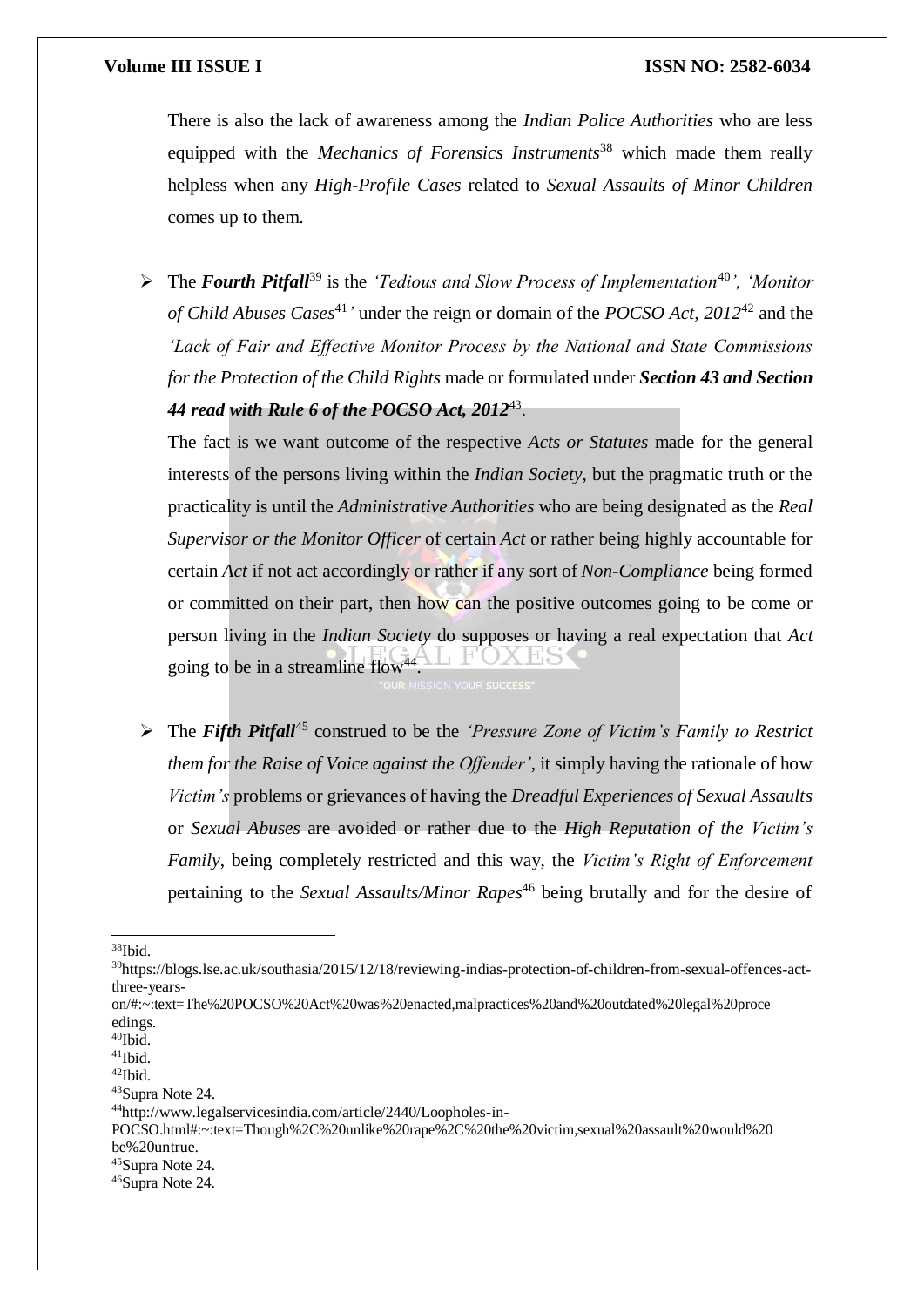passion being committed by the Offender on the gross spectrum gets sabotaged and ruined.

The biggest problem in our country is the *'Honour Sabotages of Truth'*, this simply connotes that no matter the *Victim's* even get *Sexually Exploited* even by their own respective family members, or even by some strangers, the family blames out the *Victim's* itself, that they might had a *Physical Affair* with someone, or they must possessed a *Bad Character* in them, or rather they must have got indulged in some *Wrong Stuffslike Getting Intoxicated*, or *Attending Immoral Events*, through which they got trapped by the *Offender* and as a consequence of it, they received a *Brutal Rape Encounters, Sexual Assaults, Sexual Harassments or Forced Physical Intercourses*, and simultaneously the *POCSO Act, 2012*<sup>47</sup> is even silent on such imbalances on the respective part of the *Victim's Family*.

As if the *POCSO Act, 2012*, would have been distinct or different in terms of *Compulsorily/Mandatorily Enforcing the Cases of Child Sexual Abuses* even after giving up in lodging or filing cases by their *Family Member's*, we could say then on the serious note that *POCSO Act, 2012* is actually been following the *Righteous Path* or they are indeed in consonance with the *Actual Legislative Intent/Indian Legislature* who formulated or made this *Act* possible in the year of *2012* by the name *The Protection of Children from Sexual Offences Act, 2012 or the POCSO Act, 2012*.

 The *Sixth Pitfall*<sup>48</sup> is the *'Tendencies of the Police Authorities under the POCSO Act, 2012'* to deliberately and repeatedly asking an *Irrelevant Details of Child Abuses* and also to ask leading questions which is totally irrelevant to the *'Investigation Round'* or related to the *Case of Child Abuses,* which on the part of the *Minor Child Victim's* becomes *Re-Traumatized*<sup>49</sup>.

As some questions are totally sensitive content which are related to the *Incident of Sexual Offences*, the *Police Authorities* during Lodging of the *F.I.R* negatively endeavours to *Scandalize the Mental Trauma of the Minor Victims*, by repeatedly asking them certain sensitive and vague questions in order to *Delay the Process of the F.I.R*, so that by creating such *Mental Agony* and *Pressure for the Minor Children* or

<sup>47</sup>https://legislative.gov.in/actsofparliamentfromtheyear/protection-children-sexual-offences-act-2012. 48https://ccl.nls.ac.in/wp-content/uploads/2017/01/Implementation-of-the-POCSO-Act-2012-by-speical-courtschallenges-and-issues-1.pdf. 49Ibid.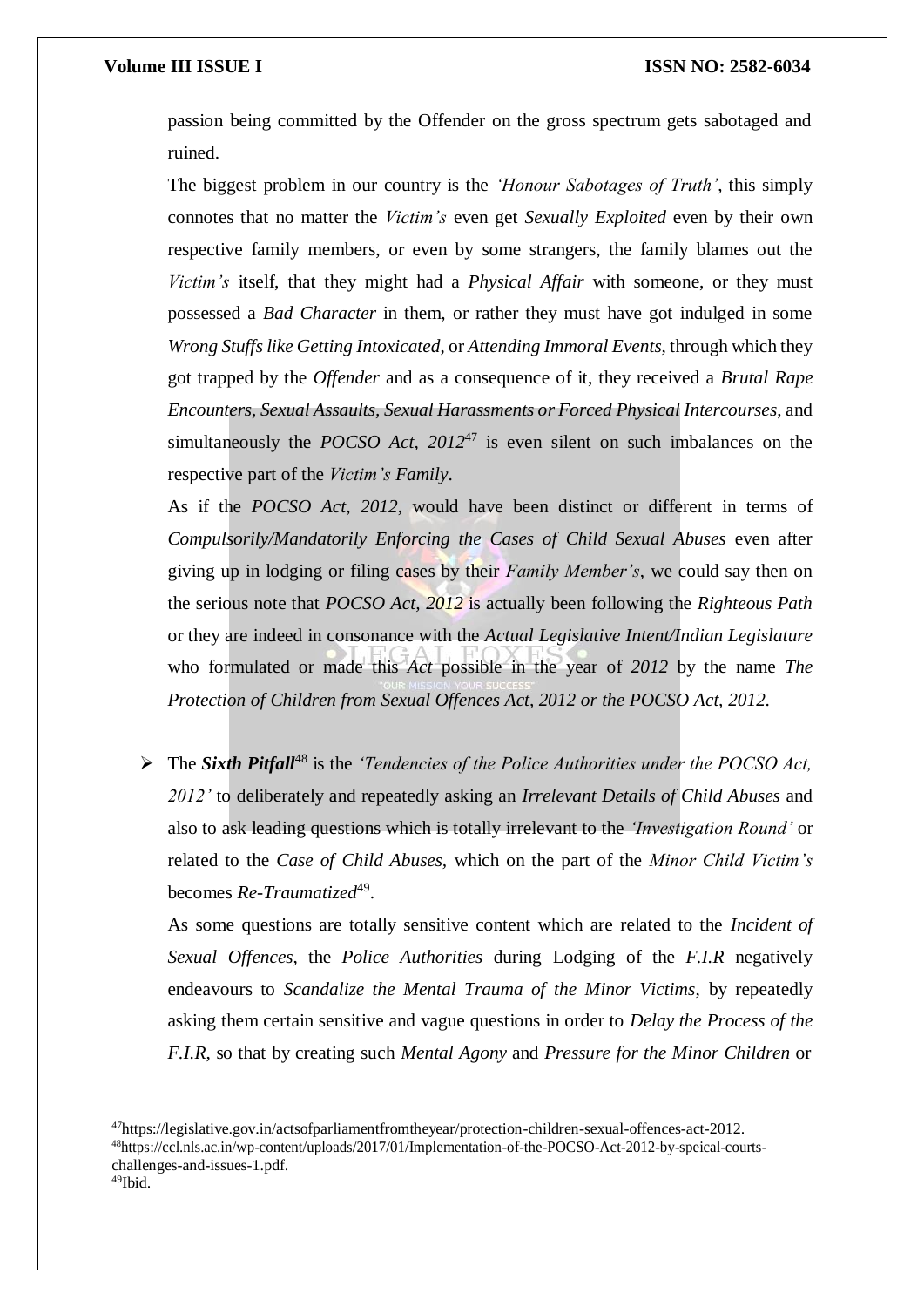their respective *Family Members*, an intent to *Lodge the F.I.R* gets finally gave up by them, and the *Police Authorities* basically after this, taking up the *Negative Advantages/Benefits* by saying to their *Superior Authority* that the case was indeed weak, nothing as such happened with the *Child*, and it was all time wasting, as they had not support or cooperated us in the *Investigation Process*, and in this way an *Initiation for the Enforcement of the Child Abuses/Minor Child Sexual Offences* gets closed forever and the *Child or the Minor Children* gets no justice<sup>50</sup>.

 The *Seventh Pitfall*<sup>51</sup> sounded the even most dreadful and dangerous, as *'Impose of Undue-Influence on the Victim's Testimony'* in case the offences if have been committed by the *Close Proximity i.e., the Relatives, Someone Closest of the Victim's or the Kith and Kin's of the Victims, the Blood Relatives of the Victim's* and not the *Stranger*. In most of the cases where *Child Abuses* have been committed by their own relatives, there is the high proximate chances of *Withdrawal of Cases/Non-Enforcement of the Child Sexual Abuses*<sup>52</sup> by putting them into an imminent fear to give up from the cases or better to restrict them to raise their voices for combating against the *Worst form of Sexual Offences*.

## LEGAL FOXES<sup>.</sup>

 The *Eighth Pitfall*<sup>53</sup> seems to be the *'Ineffective Implementation of the Special Courts*<sup>54</sup>*',* these are the *Courts* other than our *Normal or Original Courts in Indian Subcontinent* who looks after the *Criminal, Civil or Revenue Matters*.

The *Special Courts* are like especially set or fixed for solving or minimizing the *Child Abuses Matters or the Brutal Encroachments of Sexual Offences* which indeed sabotages the *Child's Mental Growth* in a broad spectrum.

But the pragmatic truth about the *Special Mandated Courts<sup>55</sup>* being fixed or established as per the accordance of the *POCSO Act, 2012*, is indeed *Slow, Tedious* or in some *Districts* not even effectively running as most of the *Cases* are thoroughly avoided,

 $\rm{^{50}Ibid.}$ 

<sup>51</sup>https://ccl.nls.ac.in/wp-content/uploads/2017/01/Implementation-of-the-POCSO-Act-2012-by-speical-courtschallenges-and-issues-1.pdf.

<sup>52</sup>Ibid.

<sup>53</sup>https://ccl.nls.ac.in/wp-content/uploads/2017/01/Implementation-of-the-POCSO-Act-2012-by-speical-courtschallenges-and-issues-1.pdf.

<sup>54</sup>Ibid.

<sup>55</sup>Ibid.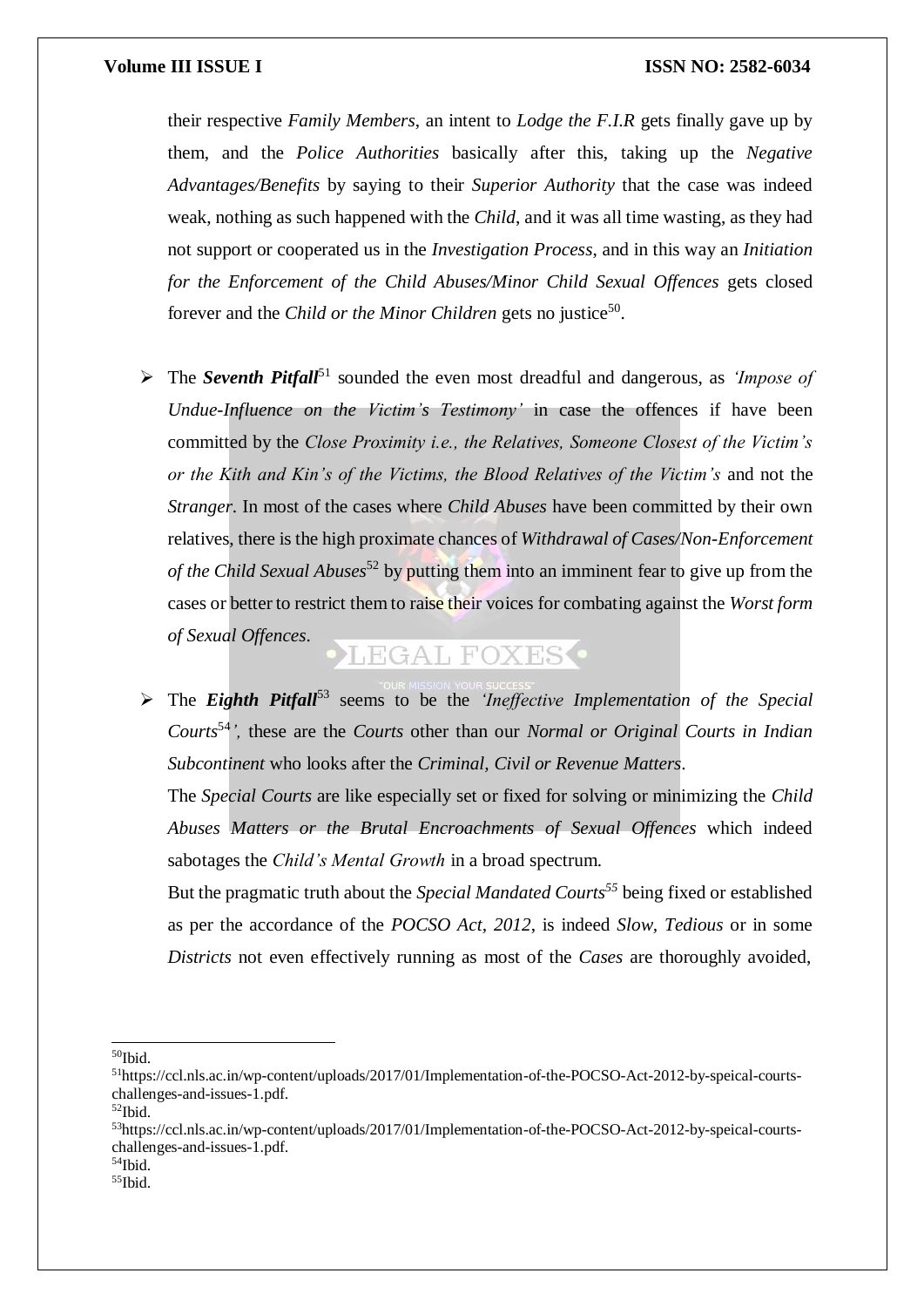restricted and withdrawn and not a single case of *Child Abuses* is being tackle up or brought before the *Hon'ble Special Court*<sup>56</sup> being mandated by the *POCSO Act, 2012*.

The most dreadful irony is even the *POCSO Act, 2012*<sup>57</sup> is *Actively Silent* upon this, which makes the *Mechanisms of this Act* sounded like *'Dilute Catalysts'*, and this might be the biggest challenge or lacuna of this *Act*, thus, making it even more *Less Efficient* and *Broaden* on the respective part of the *Minor Child Vicinities*<sup>58</sup> .

 The *Ninth Pitfall*<sup>59</sup> seems to be construed as the *'Havoc of Getting Hostile with reference to the Minor Victims of Sexual Abuses*<sup>60</sup>. This pitfall is the saddest and shattered in nature, as the Victim's only who got exposed to the savage encounters of Child Abuses being committed by the *Hardcore Perpetrator's* escapes from enforcing the matters further on to the *Court of Law*.

This *Hostile Behaviour* is not at all a new or a confusing kind of activity been committing by the *Minor Child Vicinities*, but this been occurring due to the reason of *Terror, Fear, Coercion, Undue Influence* and lots of other *Dreadful Factors* which is being *Inflicted* or *Imposed* as in *Dreadful and Terrified Manner* by the *Offender* like *Act of Blackmailing* in case the *Accused* is someone *Closest of the Victim's* which actually terrified or affects the *Victim's Mindset* to give their *Testimony in the Court or Police Station* before the *Police Authorities* under the *POCSO Act, 2012*<sup>61</sup> .

The sudden changes in the testimonies of the *Minor Victims of Sexual Abuses/Sexual Exploitations*<sup>62</sup> become so pathetic on the respective part of the Police Authorities who had really initiated the case or the incidents of *Sexual Abuses* for the benefit of *Minor Victims* in order to provide them *Indirect Justice* or *Preparedness of Pre-Trial Mechanisms or the Procedures for Enforcement of Child Right's*, but later on due to the sudden changes in the testimonies of the *Victim's* made the *Cases* also weak and simultaneously it condemns the *Pride and Respect of the Police Authorities* who wanted to take action, but did not able to do

<sup>56</sup>Ibid.

 $\rm ^{57}Ibid.$ 

<sup>58</sup>Ibid.

<sup>59</sup>https://ccl.nls.ac.in/wp-content/uploads/2017/01/Implementation-of-the-POCSO-Act-2012-by-speical-courtschallenges-and-issues-1.pdf.

 $60$ Ibid.

<sup>&</sup>lt;sup>61</sup>The Protection of Children from Sexual Offences (POCSO) Act, 2012.

<sup>62</sup>Supra Note 57.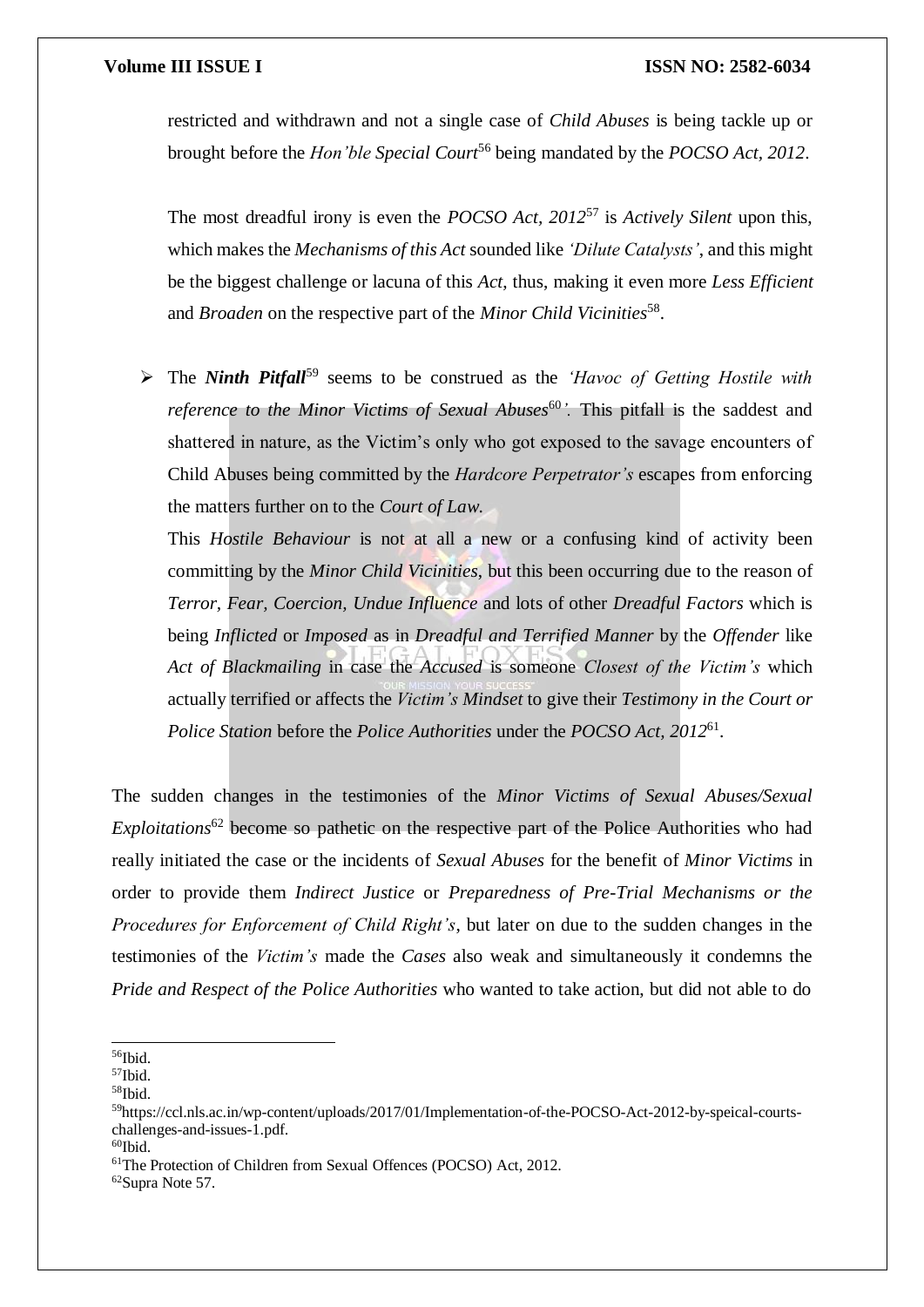anything, as through any particular *Vague Statements* or *Processes* being committed by the *Minor Victims* who confesses in such a manner that they were not at all ready to enforce the case of *Sexual Offences*, but rather it was being pressurized by the *Police Authorities* to their respective families and them to initiate case or to lodge a F.I.R<sup>63</sup>, and in some cases they clearly refused to be the *Victim or the Victimization of any Sexual or Child Abuses* against them.

### *CONCLUSION & SUGGESTIONS:*

The entire values of the *Society* have indeed gone into vain pertaining to the cultures, the norms, the moral values of the *Childhood* been eroding for last couple of years, which shows the denouncing phase or the denouncing implementations of the *Indian Government* in order to give fair protection to the entire *Minor Masses* or the *Minor Children* in the larger aspect.

The *POCSO Act of 2012* though having several positive advantages including an *Establishment of Speedy Trials through Special or the Fast Track Courts have in some* districts proved to be the strongest methodologies to curb *Child Sexual Abuses*, but if we also simultaneously take the *Loopholes or the Grand Lacunas* for the same, it will effectively give an *Incomplete or an Ineffective Implementation of such Methodologies like Fast Track Courts or the Special Courts* being established under the *Broad Domain of POCSO Act, 2012*.

Moreover, coming on to the *Child Prevention* against *Gross or the Gruesome Abuses of Child Sexual Abuses or the Menaces*, this *Act*, namely the *POCSO Act, 2012*, have moderately lessen or minimized the *Fatal Effects of Child Sexual Menaces or Atrocities*, but not as effectively, as the *Indian Legislature* has expected. Talking about some of the best and most effective policies or the procedures*, POCSO Act, 2012* has adopted or framed or established under its jurisdiction are being broadly mentioned as follows:

 The broad development of an *Expeditious Redressal of the Child Sexual Offences Matters or an Incidents or the Menaces* by an *Active Procedure or Methodologies of Fast Track Courts* or rather the *Special Courts* being established under the wider facets of *POCSO Act, 2012*, has indeed played a pivotal and central role in order to lessen or minimizes the cases related to *Child Sexual Offences or the Worst Child Abuses* framed or explained under the *POCSO Act, 2012*, which stands as *The Protection of Children from Sexual Offences (POCSO) Act, 2012*.

<sup>63</sup>Section 151 of The Code of Criminal Procedure, 1973.